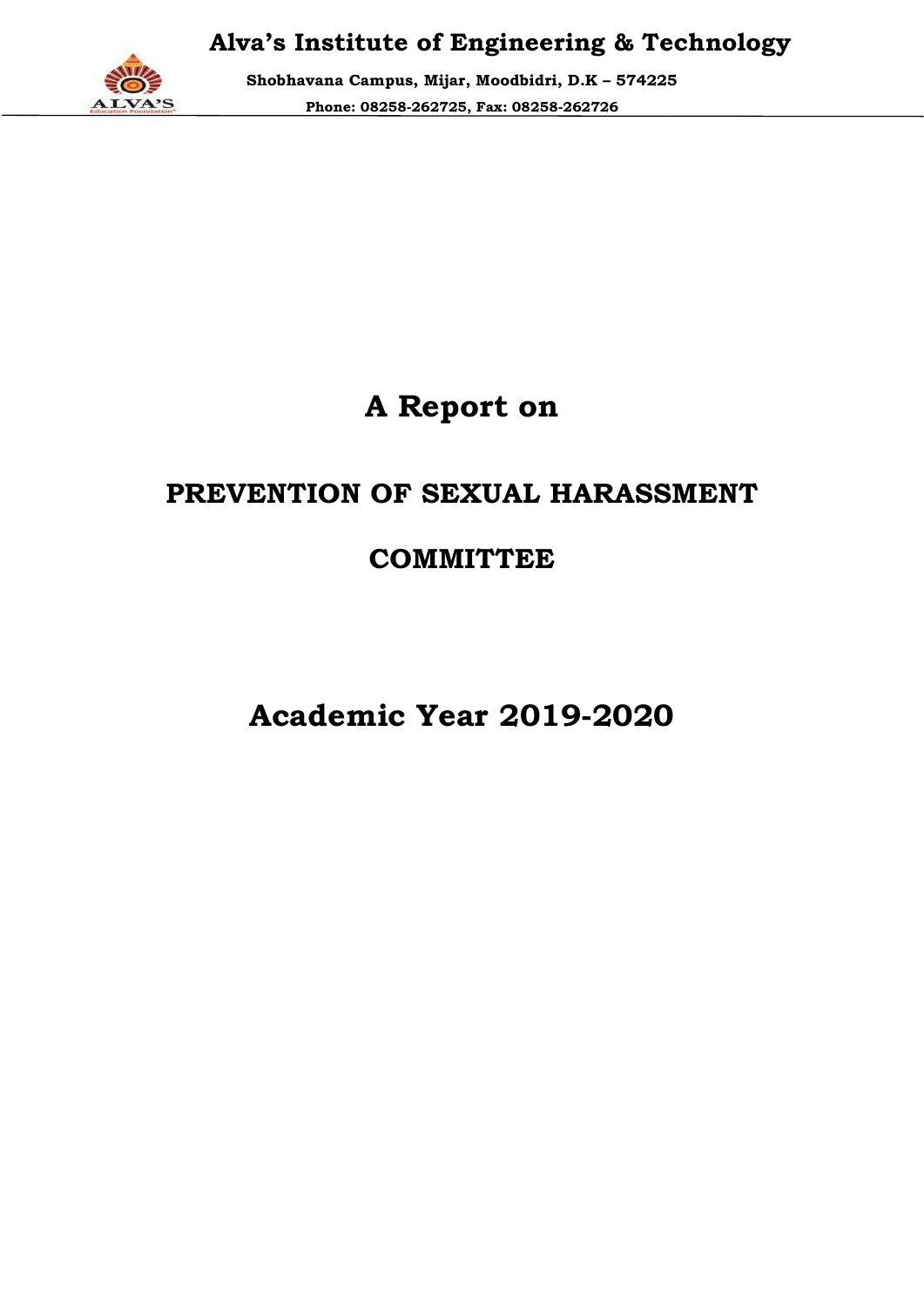

Shobhavana Campus, Mijar, Moodbidri, D.K D.K – 574225 Phone: 08258 08258-262725, Fax: 08258-262726

### Index Sheet

| <b>S1. No.</b> | Activity              |
|----------------|-----------------------|
| 1.             | Annual report         |
| 2.             | Women's Self Defence  |
| 3.             | Orientation Programme |
| 4.             | Human Chain           |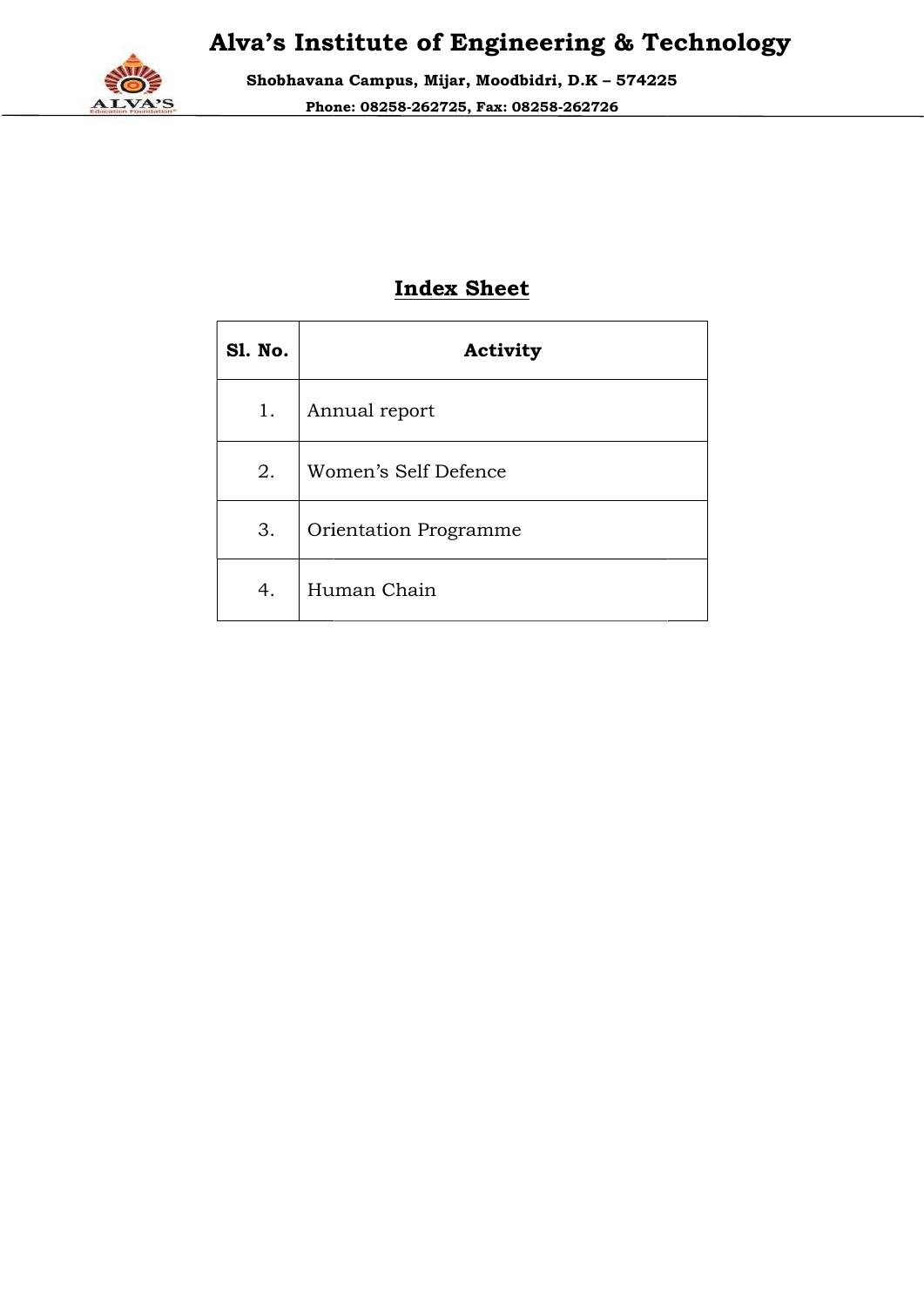Shobhavana Campus, Mijar, Moodbidri, D.K D.K – 574225 Phone: 08258 08258-262725, Fax: 08258-262726

# PREVENTION OF SEXUAL HARASSMENT (PSH) COMMITTEE PREVENTION REPORT FOR THE ACADEMIC YEAR 2019-

- A committee is formed by the Principal along with the IQAC Members on 25/07/2019 for the academic year 2019-2020. 25/07/2019 for the academic year 2019
- The Chairperson called for a meeting to discuss the duties and responsibilities of the members in order to maintain a sexual harassment free campus. **THE ACADEMIC YEAR 2019-2020**<br>d by the Principal along with the IQAC Membe<br>cademic year 2019-2020.<br>Iled for a meeting to discuss the duties<br>members in order to maintain a sexual harassmen<br>ers organized an orientation progr
- The committee members organized an orientation programme on "Sexual harassment awareness and prevention" in the college. order to maintain a sexual harassment free<br>
sus.<br>
committee members organized an orientation programme on "Sexual<br>
sment awareness and prevention" in the college.<br>
committee members conducted various competitions like orie
- The committee members conducted various competitions like orientation programme, women self-defense, human chain for students.

Conclusion: Finally, we are happy to say that the campus is free from sexual Harassments.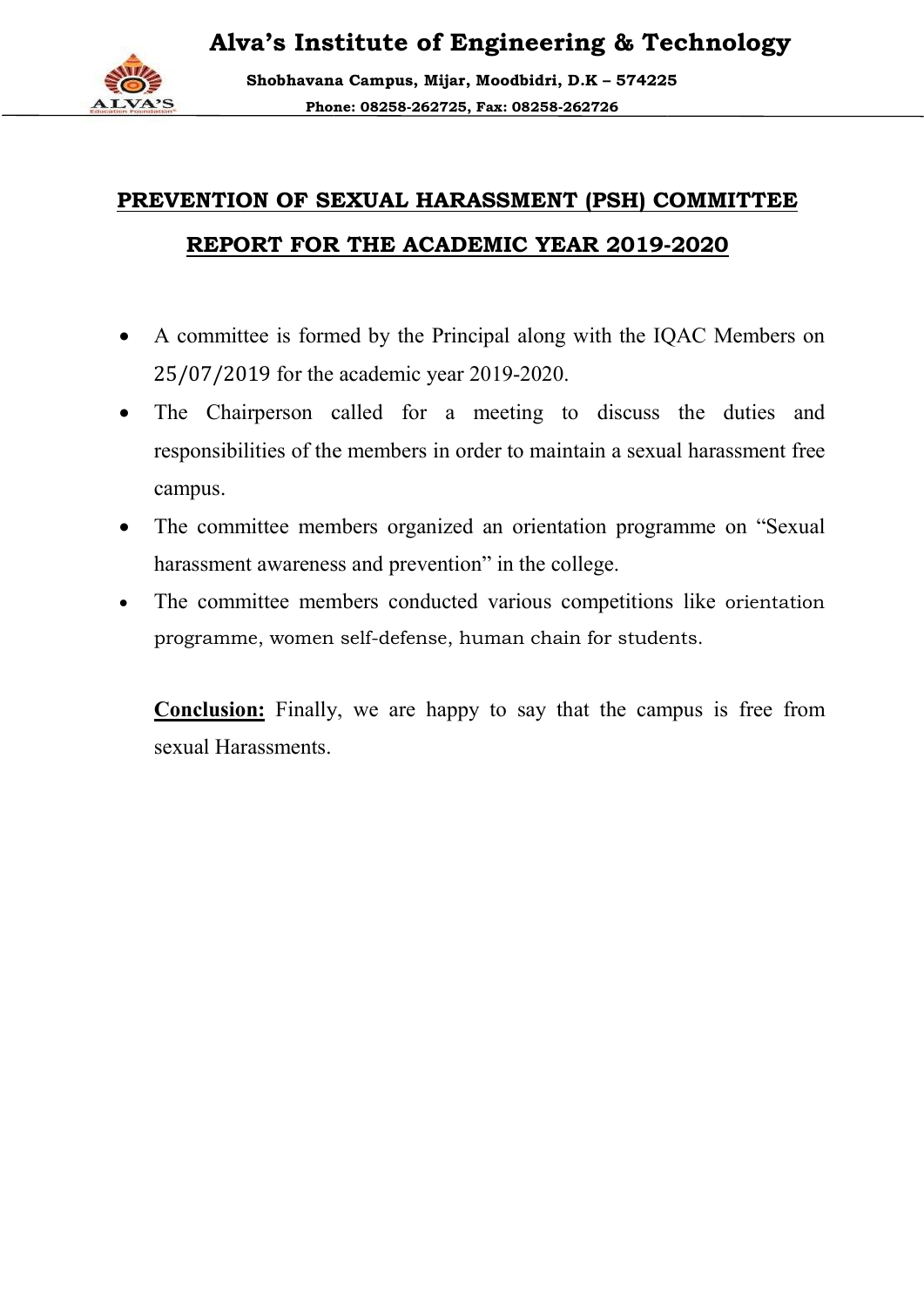

Shobhavana Campus, Mijar, Moodbidri, D.K D.K – 574225 Phone: 08258 08258-262725, Fax: 08258-262726

#### Report on Women's Self Defence Programme

In the present-day context women's safety is of great concern. Hence all women In the present-day context women's safety is of great concern. Hence all women<br>should be aware of self-defence techniques. To enlighten on this subject, "DISHA -prevention of sexual harassment committee of AIET has organized Swaraksha for Women- A self defence programme for the female students of prevention of sexual harassment committee of AIET has organized<br>a for Women- A self defence programme for the female students of<br>the college on5th August,



2019 in the MBA auditorium. Martial Arts Expert Mr. Karthik S Kateel was the resource person of the programme

Mrs Rashmi Assistant Professor, Department of



florally welcomed the guest Mr. Karthik S. Kateel and his mother Mrs Shobhalatha. his session he mentioned about difference between good

touch and bad touch, women psychology, etc. Also he explained the girls an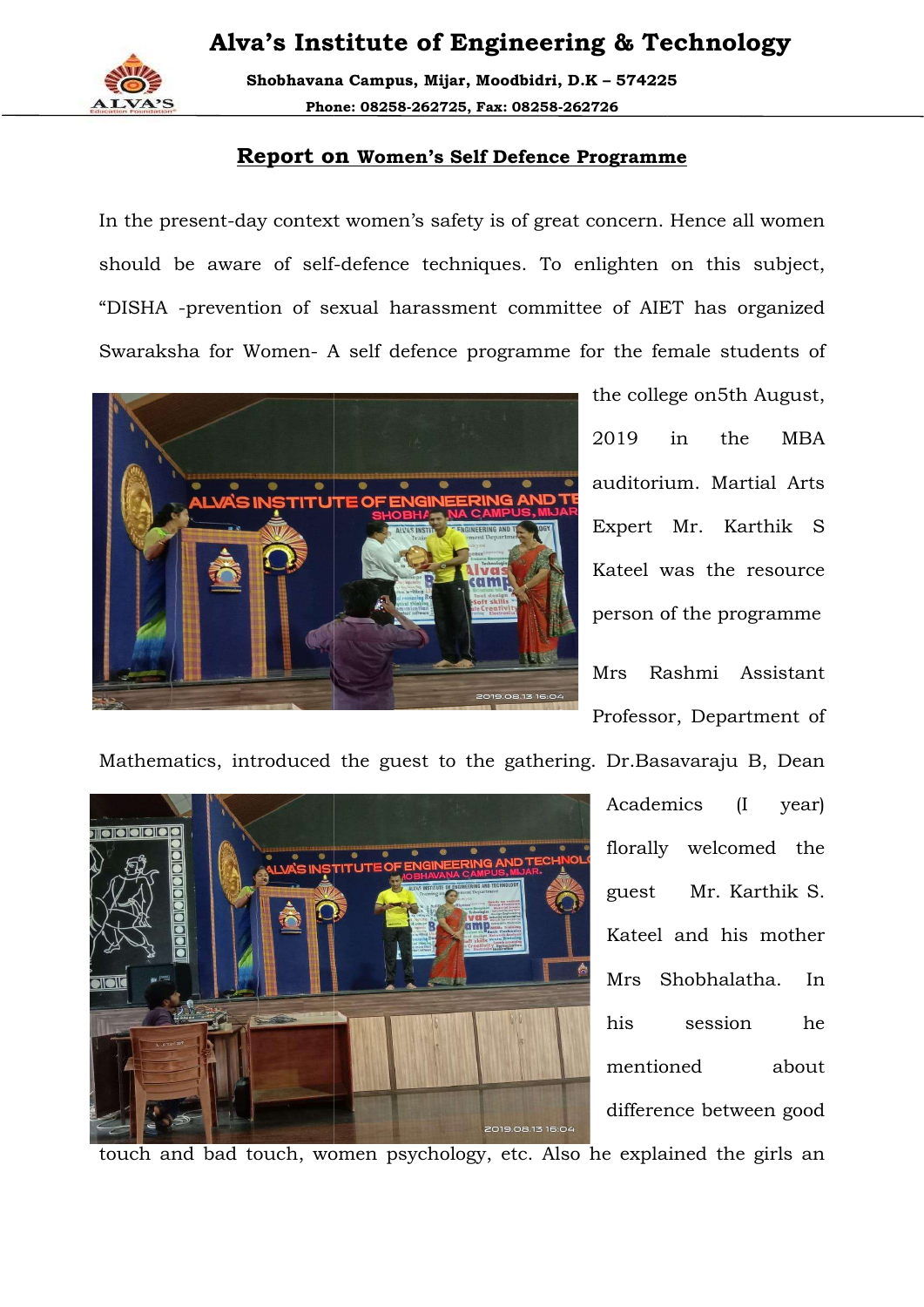

Shobhavana Campus, Mijar, Moodbidri, D.K D.K – 574225 Phone: 08258 08258-262725, Fax: 08258-262726

effective way to defend themselves using psychological methods and self defence techniques in case of a sexual assault or rape attack. The training is applicable to everyone, easy to understand and simple to apply. ective way to defend themselves using psychological methods and self-<br>ence techniques in case of a sexual assault or rape attack. The training is<br>plicable to everyone, easy to understand and simple to apply.<br>the end of the

At the end of the session the resource person was honoured with the memento as token of appreciation. The session was appreciated by all the participants.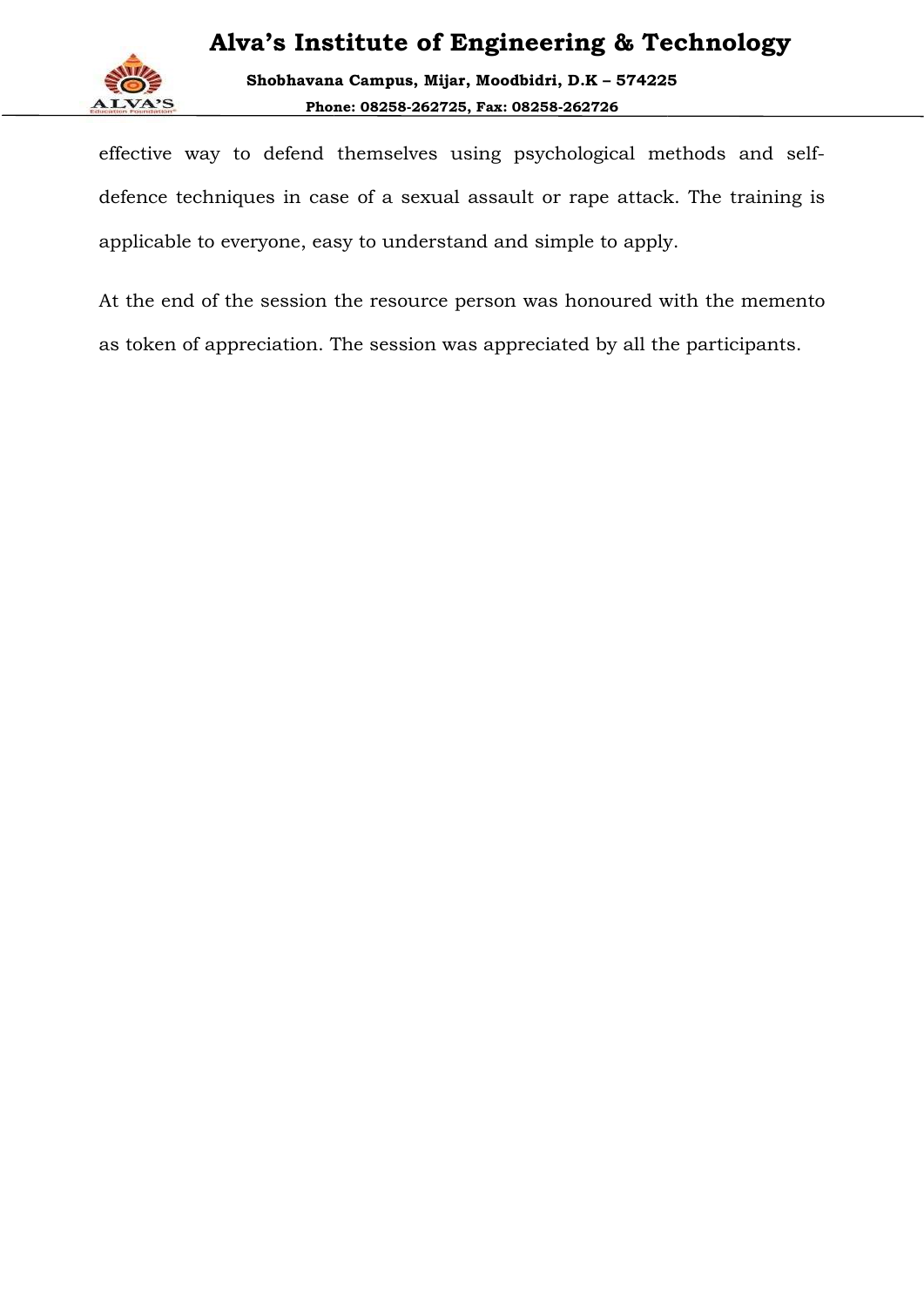

Shobhavana Campus, Mijar, Moodbidri, D.K D.K – 574225 Phone: 08258 08258-262725, Fax: 08258-262726

#### Report on Orientation Programme

Date:30-8-2019, Friday

Resource person: Mrs. Vijetha T.S

An orientation programme on "Sexual harassment - Awareness and prevention"

was organised by the Prevention of Sexual harassment (PSH) Committee of Alva's Institute of Engineering & Technology for the academic year 2019 2019-2020 on 30thAugust, 2019,Friday, at 2:00pm,in Engineering Seminar Hall, AIET, Mijar, and Moodbidri.

Dr. Ramaprasad A.T., HOD, AIET, presided over the function. Mrs. Vijetha T.S, Assistant Professor, department of Electronics & Communication, who was the resource person for the orientation programme, oriented the students about the existence of the committee in college, its role and responsibilities of the committee members. All the I year students and class representatives of other classes were present. Finally, the programm e Kamath, with vote of thanks. was organised by the Prevention of Sexual harassment (PSH) Committee of<br>Alva's Institute of Engineering & Technology for the academic year 2019-2020<br>on 30<sup>th</sup>August, 2019,Friday, at 2:00pm,in Engineering Seminar Hall, AIET